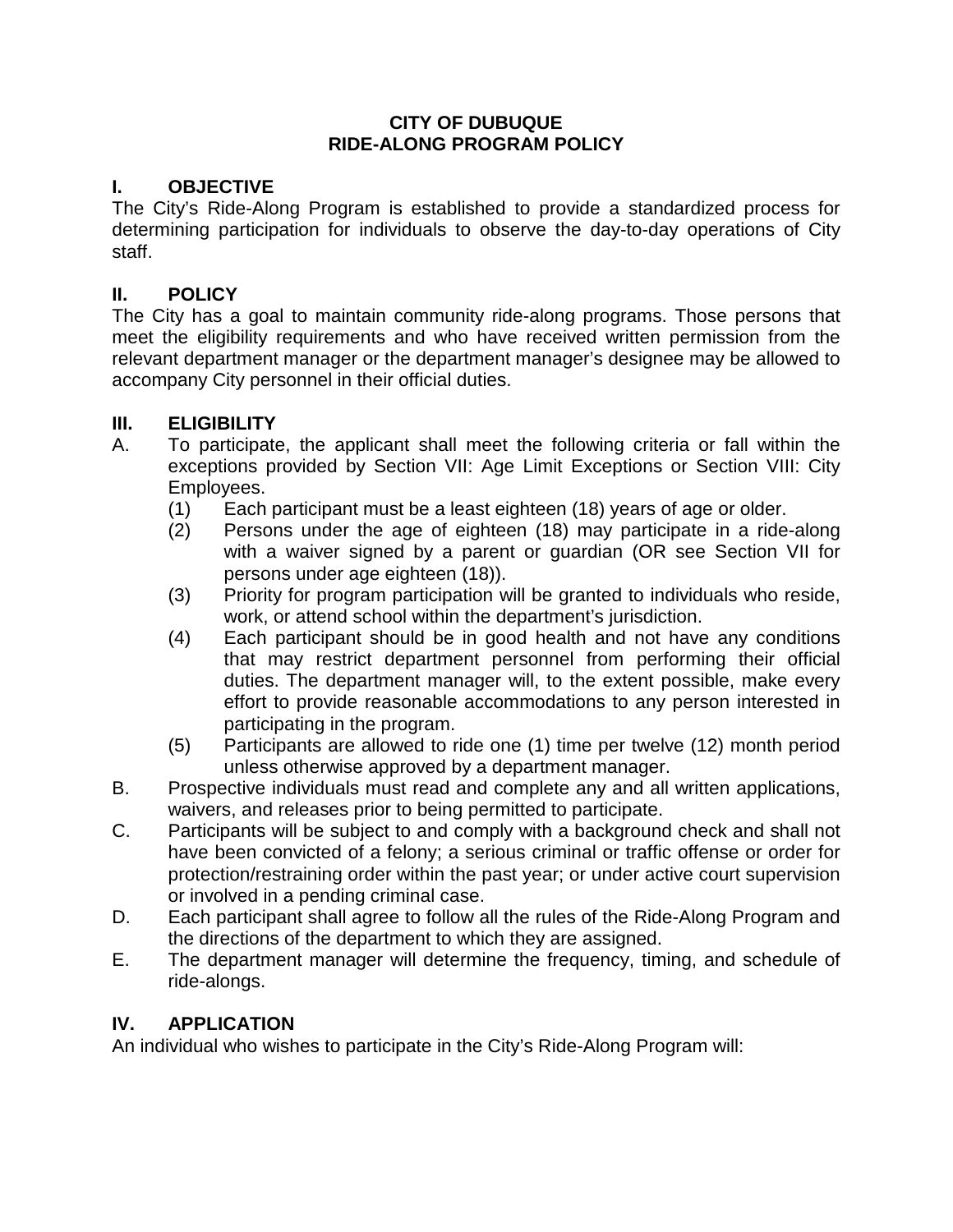- A. Complete a City Ride-Along Program Application at least ten (10) days prior to the desired date requested for the ride-along unless waived by the department manager.
- B. Complete a Confidentiality Agreement and a City Ride-Along Program Waivers of Claims and Release of Liability prior to the desired date requested for the ride-along.
- C. Complete all documents fully. Interested individuals who do not completely fill out the paperwork cannot participate in the ride-along.
- D. A completed application will be processed and reviewed to determine eligibility. All documents related to the request, including application materials, shall be maintained in an administrative file pursuant to the City records retention schedule and applicable state law.

# **V. GUIDELINES**

- Only one (1) participant shall be permitted to ride along in a City vehicle at any one time.
- B. Immediate family members and/or significant others of department members may not be paired together during a ride-along unless approved by the department manager.
- C. The department manager shall determine which department member a ridealong participant will be assigned to. The staff member assigned a ride-along will log the participant in and out.
- D. Individuals will not be allowed to ride-along with officers performing raids or with plainclothes units without specific advanced coordination and the approval of the Fire Chief or Police Chief, or designee.
- E. Department members shall not allow ride-along participants to participate, directly or indirectly, in situations that may jeopardize the safety of the ride-along, that department member, other department staff, or the general public.
- F. Ride-along participants will not be allowed to enter into private homes or on medical emergency responses without the explicit authorization of the department member providing the ride-along.
- G. Once approved, ride-along guidelines may be altered or changed if deemed necessary by the City.
- H. Department personnel may terminate a ride-along at any time and transport the ride-along participant back to the location of origin. Reasons may include, but are not limited to, ride-along conduct, safety, violation of the rules of conduct, or department response needs. City staff shall notify their department manager that the ride-along has been terminated. The department manager or designee shall indicate the termination and the reasons for termination on the application form.

# **VI. RULES OF CONDUCT**

A. City staff will explain the potential hazards that may be encountered and the necessity for participants to immediately obey all instructions. Participants shall follow the rules of the program as well as any directions of the department to which they are assigned.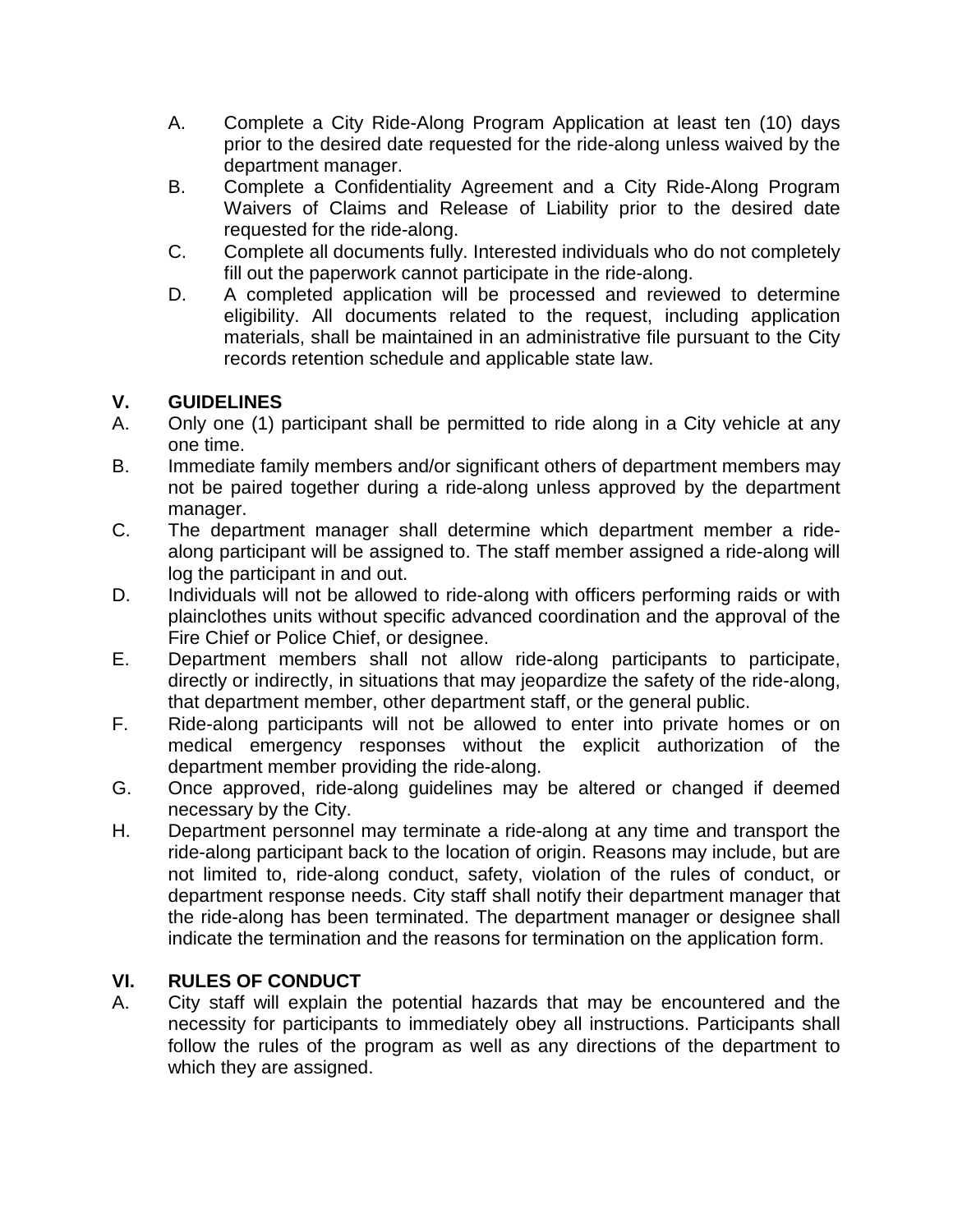- B. All ride-along participants are only observers to department operations. They shall not become involved in any incidents unless specifically instructed to do so by an authorized department member.
- C. Participants shall respect and preserve the confidentiality of all names of persons or information learned through the program, unless otherwise authorized.
- D. Participants shall not operate any vehicle during their ride-along.
- E. Participants shall not use department equipment, including computers, except when directly authorized by department staff or in extreme emergencies.
- F. Participants shall be required to wear seatbelts at all times and remain within the department's vehicle unless otherwise directed by the assigned supervising department member.
- G. Participants are prohibited from possessing or carrying a firearm or other weapon, with the exception of licensed peace officers, camera, tape recorder, or other type of recording device during a ride-along. If a ride-along is authorized to carry his or her cellular phone, it may only be used in cases of emergency.
- H. Participants shall not smell of, possess, or consume alcoholic beverages or other controlled substances before or during the ride-along.
- I. All City equipment and vehicles are tobacco free.
- J. Participants shall wear appropriate dress (business or business casual attire, i.e. polo/oxford style shirts, slacks/Docker style pants; with supportive shoes or boots). Unless provided by the department, ride-along participants shall not wear any clothing that implies direct association with the department. Jeans, t-shirts, shorts and baseball style caps are not allowed.
- K. Participants may be provided department-issued identification that shall be displayed prominently during the entire ride-along.

# **VII. SPECIAL PARTICIPANTS – AGE LIMIT EXCEPTIONS**

- A. Programs sponsored by national organizations which provide personal liability and medical insurance coverage for its members may be exempt from the minimum age requirement.
- B. The department may grant permission for youths involved in departmentsponsored programs or special community events to participate in ride-along activities or tour department facilities.
- C. For any program that allows a ride-along participant under the age of eighteen (18), the written permission of a parent or legal guardian shall be obtained on the required Waiver of Claims and Release of Liability Agreement.

# **VIII. SPECIAL PARTICIPANTS – CITY EMPLOYEES/VOLUNTEERS**

- A. The department manager may authorize non-department members to participate in the ride-along program on a regular basis, or more often than this policy normally allows, as deemed necessary to obtain job-related expertise. City employees required to participate in the Ride-Along Program may participate without signing the Waiver of Claims and Release of Liability Agreement.
- B. Members of the Dubuque Auxiliary Police may participate in the Ride-Along Program at any time with the authorization of the sworn department member they will ride with and/or the on-duty shift supervisor. Dubuque Auxiliary Police officers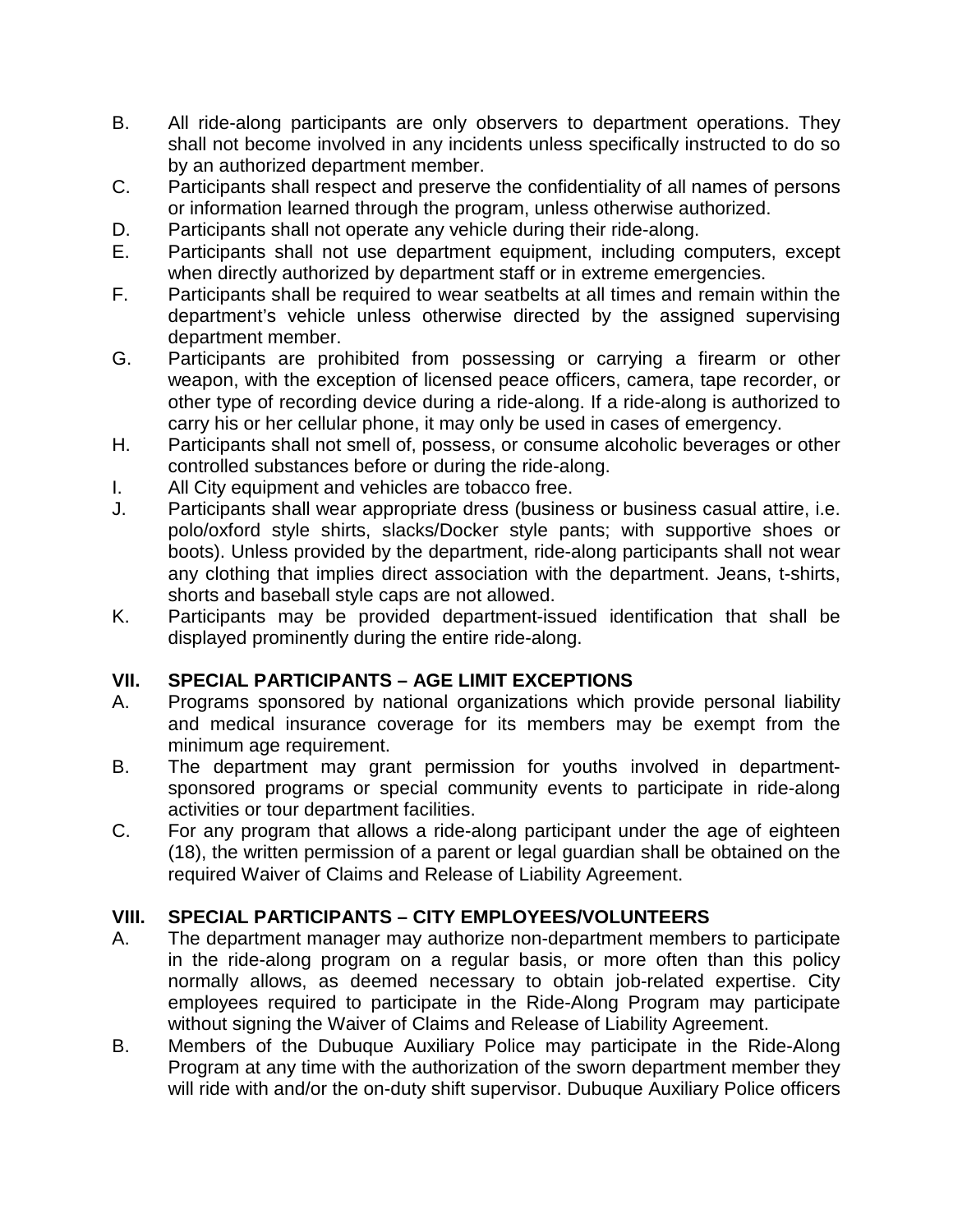are not required to complete the Waiver of Claims and Release of Liability Agreement.

#### **IX. HIPAA COMPLIANCE**

Under the requirements of the federal Health Insurance Portability and Accountability Act (HIPAA), ride-along participants who may come into contact with private healthrelated information will agree in writing, to keep all confidential information learned during their ride-along participation confidential.

#### **X. AMERICANS WITH DISABILITIES ACT ACCOMMODATIONS**

The City will review written requests for reasonable accommodation of disabilities. Requests must be submitted in advance of the anticipated ride-along in accordance with each department's adopted policy. When possible the City will provide a reasonable accommodation. The department manager will evaluate written requests for reasonable accommodation and respond in writing.

# **CONFIDENTIALITY AGREEMENT**

As a participant in the City of Dubuque Ride-Along Program, it is possible that I may come into contact with various types of information, with different legal designations and in different forms, including information that I would otherwise have no right to access.

I agree that I will not actively solicit or access, through City computers, files, or other means available, through my participation in the City Ride-Along Program any data that I otherwise have no right or need to witness.

To the extent that I may have access to private, confidential, nonpublic or protected nonpublic data during the course of my ride-along activities, I agree to comply with the Iowa Confidential Records Provisions and all other applicable statutes of the State of Iowa, the federal Health Insurance Portability and Accountability Act (HIPAA) and all other applicable federal laws, and all applicable policies, rules, and regulations of this City. I promise to protect the confidentiality of any and all such information that I may learn through my participation in the Ride-Along Program and will all times act accordingly.

I understand that I may be subject to criminal or civil penalties for noncompliance.

# **WAIVER OF CLAIMS AND RELEASE OF LIABILITY AGREEMENT**

1. I have asked the City of Dubuque ("the City") for permission to be an observer in its Ride-Along Program (the "Program"). My participation is voluntary. No one is forcing me to participate. I acknowledge that the Program is not an essential service provided by the City. As a participant in the Program, I will ride as a passenger in a City vehicle and will observe City personnel inside a City vehicle and while at the scene of any incident to which City personnel has responded.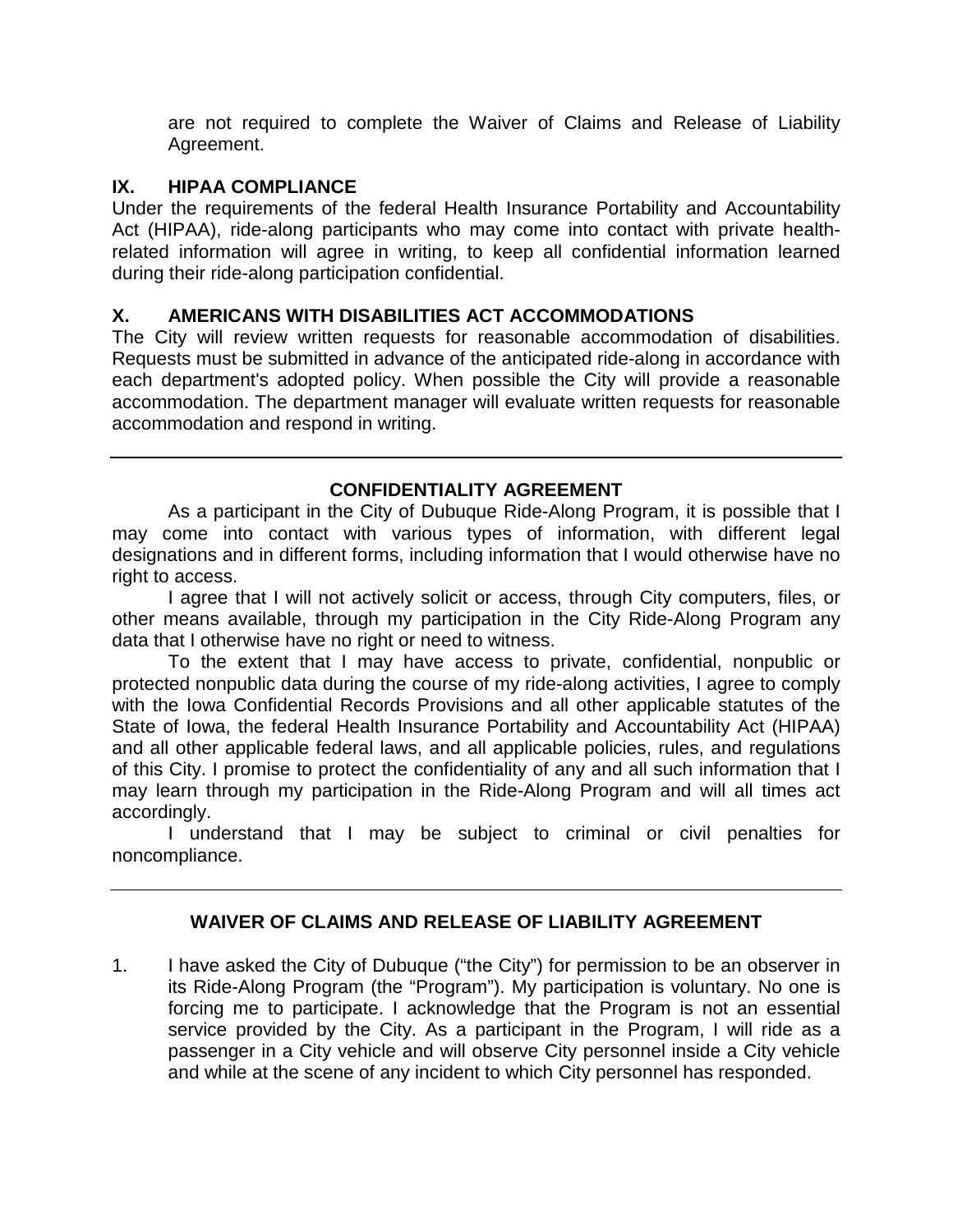- 2. I understand that voluntarily participating in the Program may be dangerous because of the multiple hazards encountered by City personnel. Such hazards include, but are not limited to, accidents involving a City vehicle, injury from bystanders or traffic, negligent or intentional tortuous acts by third persons, exposure to severe weather conditions, exposure to communicable and/or infectious diseases, and various accidents during the routine operations of the City department. I understand that the City is not a guardian of my safety.
- 3. I personally assume all risks in connection with participating in the Program. I release the City and its employees, officials, volunteers and agents for any injury or damage sustained by me while participating in the Program, including all risks connected therewith, whether foreseen or unforeseen.
- 4. In consideration of being allowed to participate in the Program, I waive any and all right of action against the City and its employees, officials, volunteers and agents for any injury or damage that I might suffer while participating in the Program. This waiver does not waive liability for any injuries or damages that I obtain as the result of willful, wanton or intentional misconduct by any person acting on behalf of the City.
- 5. I agree to indemnify and hold harmless the City and its employees, officials, volunteers and agents against any and all claims, demands, damages, costs, or expenses, including reasonable attorney's fees, for any and all loss, damage or liability, which I may sustain as a consequence of my actions or conduct.
- 6. I have fully informed myself of the contents of this Waiver of Claims and Release of Liability by reading it before I have signed it. I have had the opportunity to ask any and all questions regarding this Waiver of Claims and Release of Liability and its effect. I understand the terms herein are contractual and not a mere recital and that I have signed this document as my own free act and agree to be bound by its terms.
- 7. It is my express intent that this Waiver of Claims and Release of Liability shall bind the members of my family, if I am alive, and my heirs, assigns and personal representatives if I am deceased.

# **CITY OF DUBUQUE OPEN RECORDS ADVISORY**

As an applicant for a ride-along with a City department within the City of Dubuque, you are being asked to provide information about yourself which will be used in consideration of your application. The purpose of this request for information is to obtain information to permit the City to make basic checks in regards to the possible existence of a criminal record, outstanding warrant(s), or orders for protection. You are being requested to sign these documents and complete the information in order to be considered for a ride-along. The information contained in the Application for Ride-Along and Ride-Along Waiver of Claims and Release of Liability Agreement are required by the City of Dubuque. You are not required to provide any information requested in these materials. However, if the requested information is not furnished, your application will not be processed and a ride-along will not be permitted.

Some of the data you are being asked to provide is classified as public data, the remaining information classified as private or confidential. Private data is available only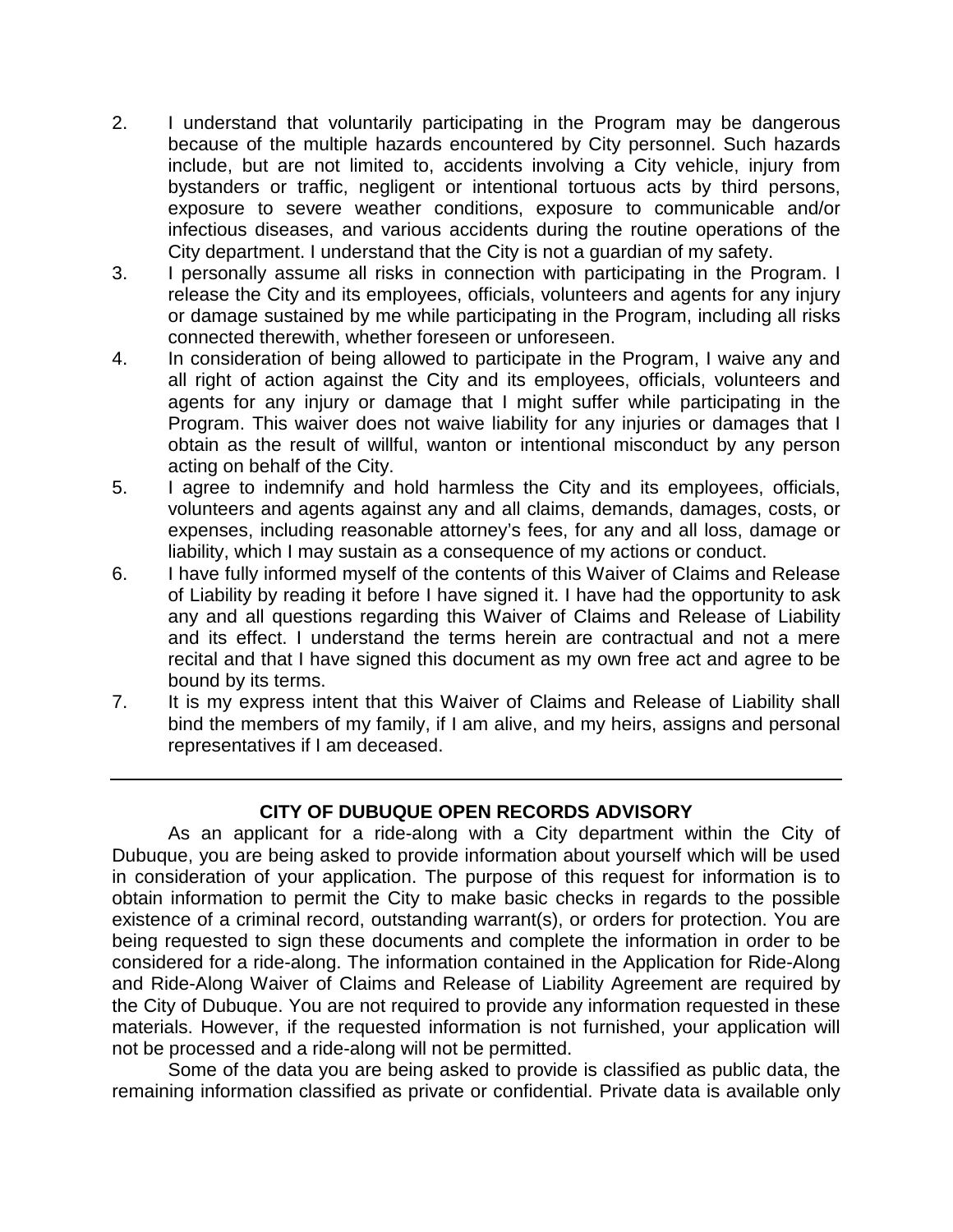to you and city officials and agencies with a bona fide need to know such information to process and make a decision on the approval of your application. Public data is available to anyone requesting it and consists of all data furnished in the application process that is not designated private or confidential. The purpose and intended use of the information provided to the department is to determine whether authorization for a ride-along should be approved. If a ride-along is granted, most information supplied by the ride-along applicant may become public.

The release for information that you have signed, and the data you provide, may be conveyed to third parties. To the extent that they reveal private information, they will be disclosed only to the extent that is necessary to perform the required process of this application.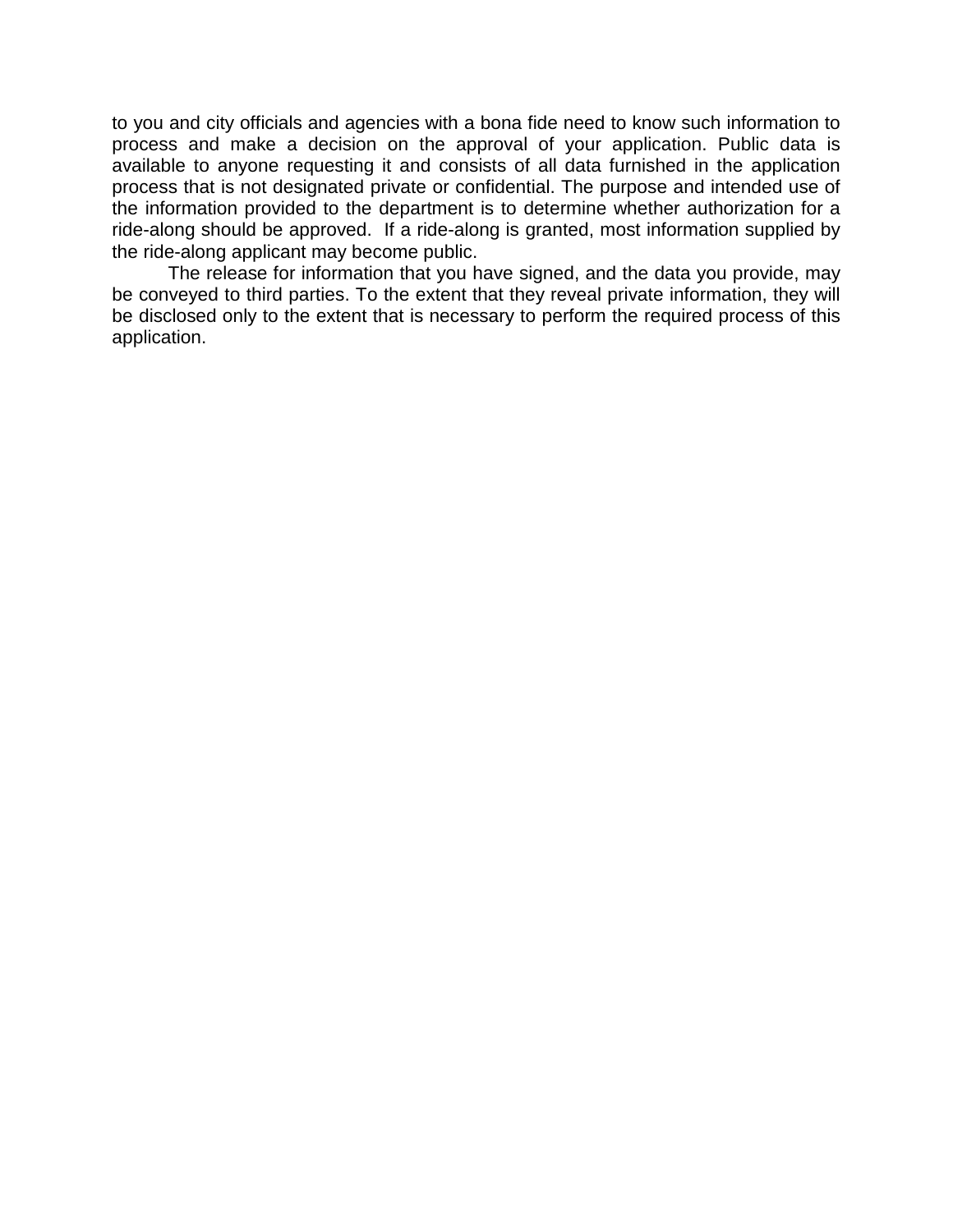

# **DUBUQUE POLICE DEPARTMENT APPLICATION FOR RIDE-ALONG**

Approval of a ride-along is subject to background check results and staff availability. I am requesting consideration for a ride-along with the following department (please check box):

| Requested date and time of ride-along:                                                          |               |           |  |  |
|-------------------------------------------------------------------------------------------------|---------------|-----------|--|--|
| Name:                                                                                           |               |           |  |  |
| Address:                                                                                        |               |           |  |  |
| City:                                                                                           | State:        | Zip Code: |  |  |
| Phone (home):                                                                                   |               |           |  |  |
| Phone (cell):                                                                                   |               |           |  |  |
| Email:                                                                                          |               |           |  |  |
| Date of Birth:                                                                                  |               |           |  |  |
| <b>Drivers License Number:</b>                                                                  |               |           |  |  |
| <b>Emergency Contact Information</b>                                                            |               |           |  |  |
| Name:                                                                                           | Relationship: |           |  |  |
| Phone: (Day)                                                                                    | (Evening)     |           |  |  |
| Have you participated in a ride-along program before? $\Box$ Yes<br><b>No</b><br>$\Box$         |               |           |  |  |
| If yes, please list dates(s) and sponsoring agency(s):                                          |               |           |  |  |
| Are you affiliated with any police, fire or public safety agency(s)?<br>$\Box$ Yes<br>$\Box$ No |               |           |  |  |
| If yes, please list those affiliations:                                                         |               |           |  |  |
| <b>Reason for Request:</b>                                                                      |               |           |  |  |
|                                                                                                 |               |           |  |  |